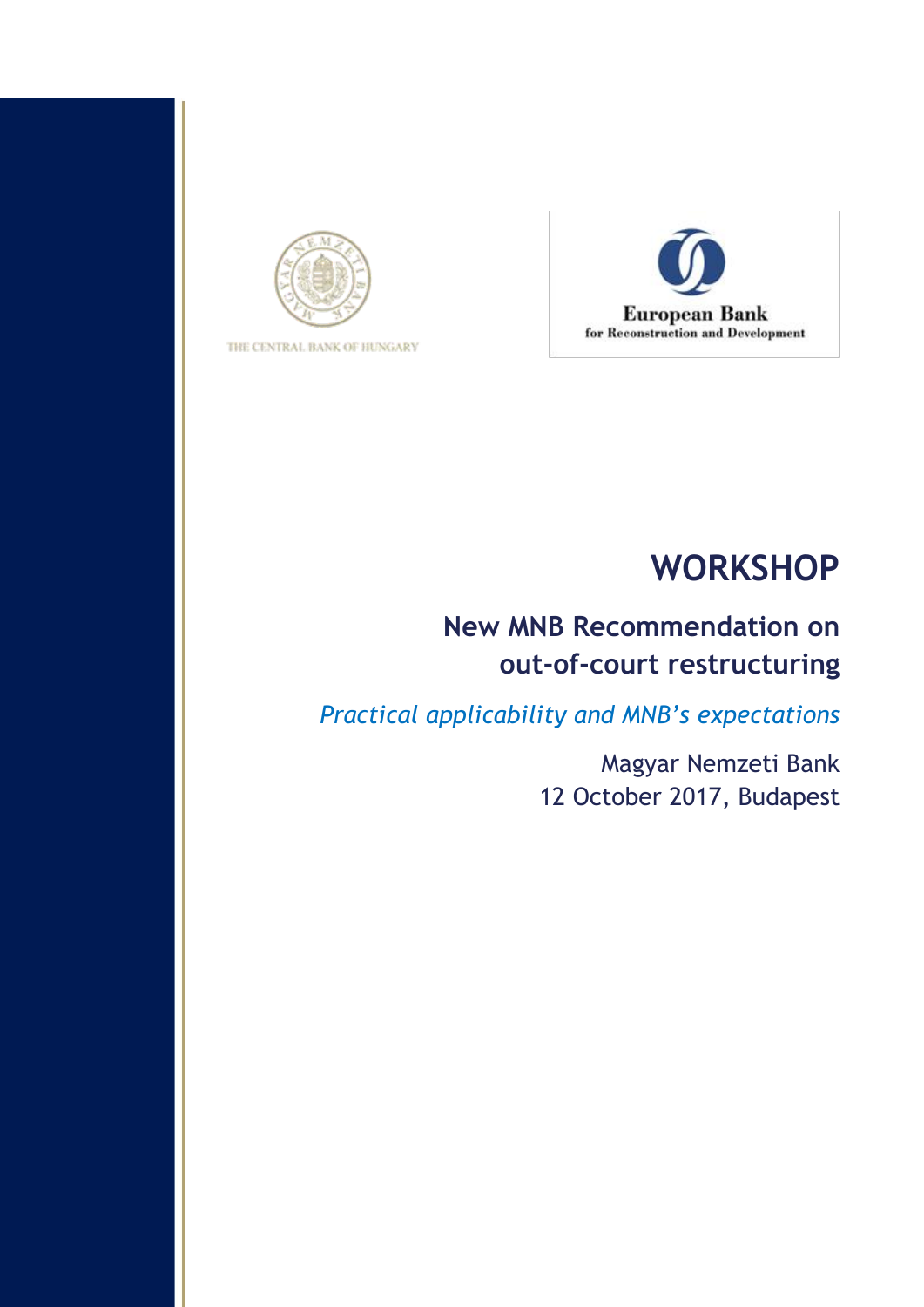*Organised by Magyar Nemzeti Bank and the European Bank for Reconstruction and Development*

# **PROGRAMME**

**12 October 2017**

8:30 – 9:00

**Registration and coffee**

#### $9:00 - 10:10$

**Introduction Session**

*Welcoming remarks (10 min)* **György Matolcsy**, Governor, MNB

*Non-performing loans ("NPLs") in Hungary: progress made. Expectations with the OOCR Recommendation and next steps* **Gergely Fábián**, Executive Director, MNB *(15 min)*

*Contribution of the EBRD and relevance of the OOCR Recommendation* **Graeme Hutchison**, Head of EBRD Budapest Office, EBRD *(15 min)*

*Evolving European regulatory landscape for NPLs: how to prepare?*  **Eric Cloutier,** Senior Adviser – Regional NPL Initiative, EBRD *(20 min)*

Q&A *(10 min)*

#### 10:10 – 10:30

**Coffee break** *(20 min)*

### $10:30 - 12:00$

**Case study 1 – The legal interpretation of the OOCR Recommendation Szabolcs Mestyán,** Partner, Lakatos, Köves és Társai Ügyvédi Iroda *(20 min)*

*Discussion on the interpretation of the OOCR Recommendation* **Panel Discussion** chaired by **Jaime Ruiz Rocamora,** EBRD Legal Transition Team *(50 min)* Panellists:

- **Szabolcs Mestyán,** Partner, Lakatos
- **Judit Szórádi,** Partner, Szecskay & Partners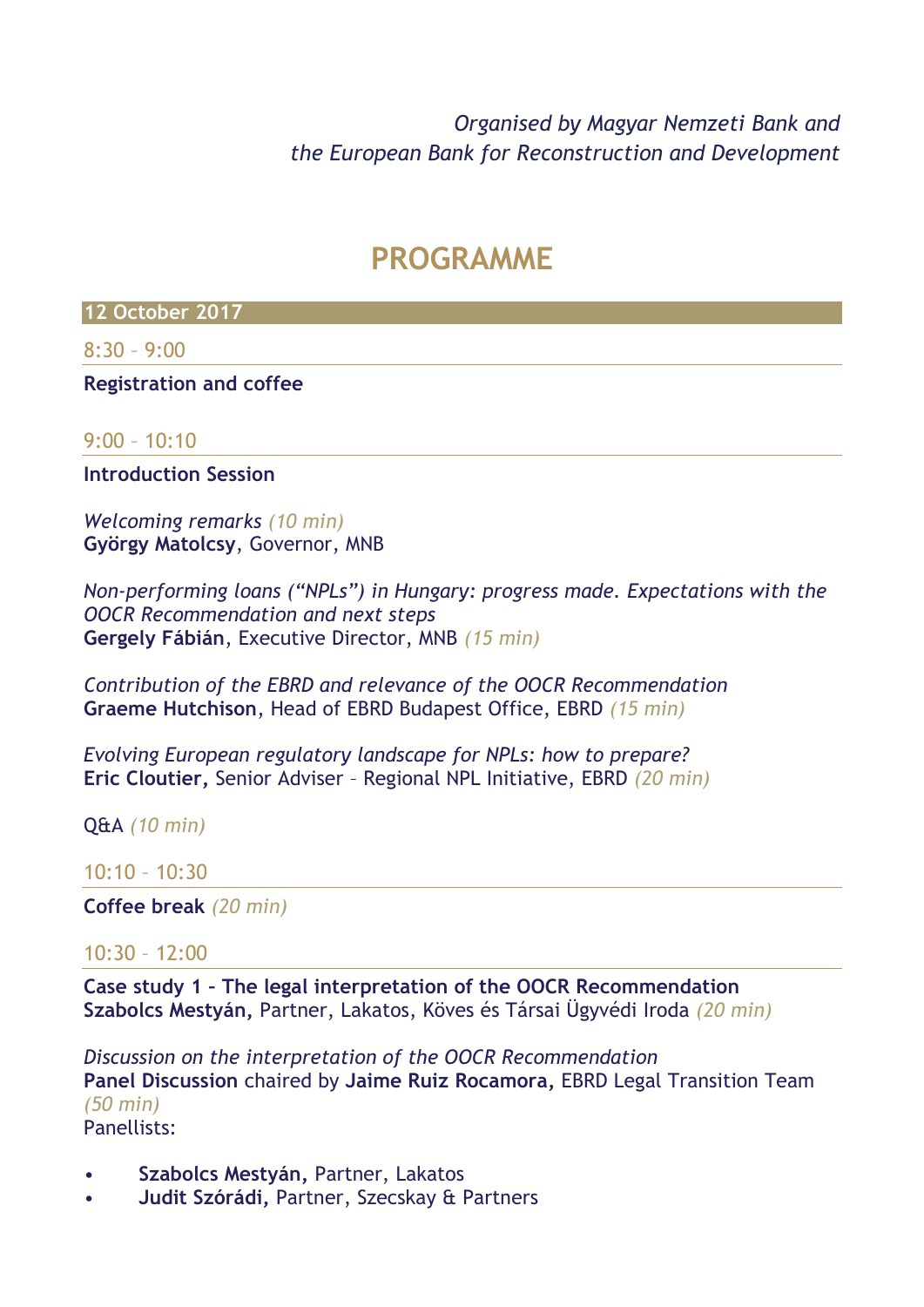- **Kornél Szabó,** Legal Advisor, Granit Bank
- **Stefan Sax**, Partner, Clifford Chance
- **Gabor Borbely,** Partner, Horváth & Partners DLA Piper

Q&A *(20 min)*

12:00 – 13:00

**Lunch break** *(60 min)*

### $13:00 - 14:45$

*Purpose and scope of the recommendation (15 min)* **Anita Farkas,** Head of Regulatory Affairs, MNB

**Case study 2 – The applicability of the OOCR Recommendation Raj Apte,** Partner, EY Hungary *(30 min)*

**Panel Discussion** chaired by **Eric Cloutier,** Senior Adviser – Regional NPL Initiative, EBRD *(45 min)* Panellists:

- **Raj Apte,** Partner, EY Hungary
- **Daniel Mitteregger,** Head of Special Exposures Management Austrian & International Clients, Raiffeisen Austria
- **Oszkar Kiss,** Head of Corporate Restructuring and Workout, Raiffeisen Hungary
- **Csaba Tonko,** Head of Corporate Collection, Work-Out and Restructuring, OTP Bank

Q&A *(15 min)*

#### 14:45 – 15:00

**Concluding remarks** *(15 min) - How to take the OOCR Recommendation forward* **Gergely Fábián**, MNB and **Eric Cloutier**, EBRD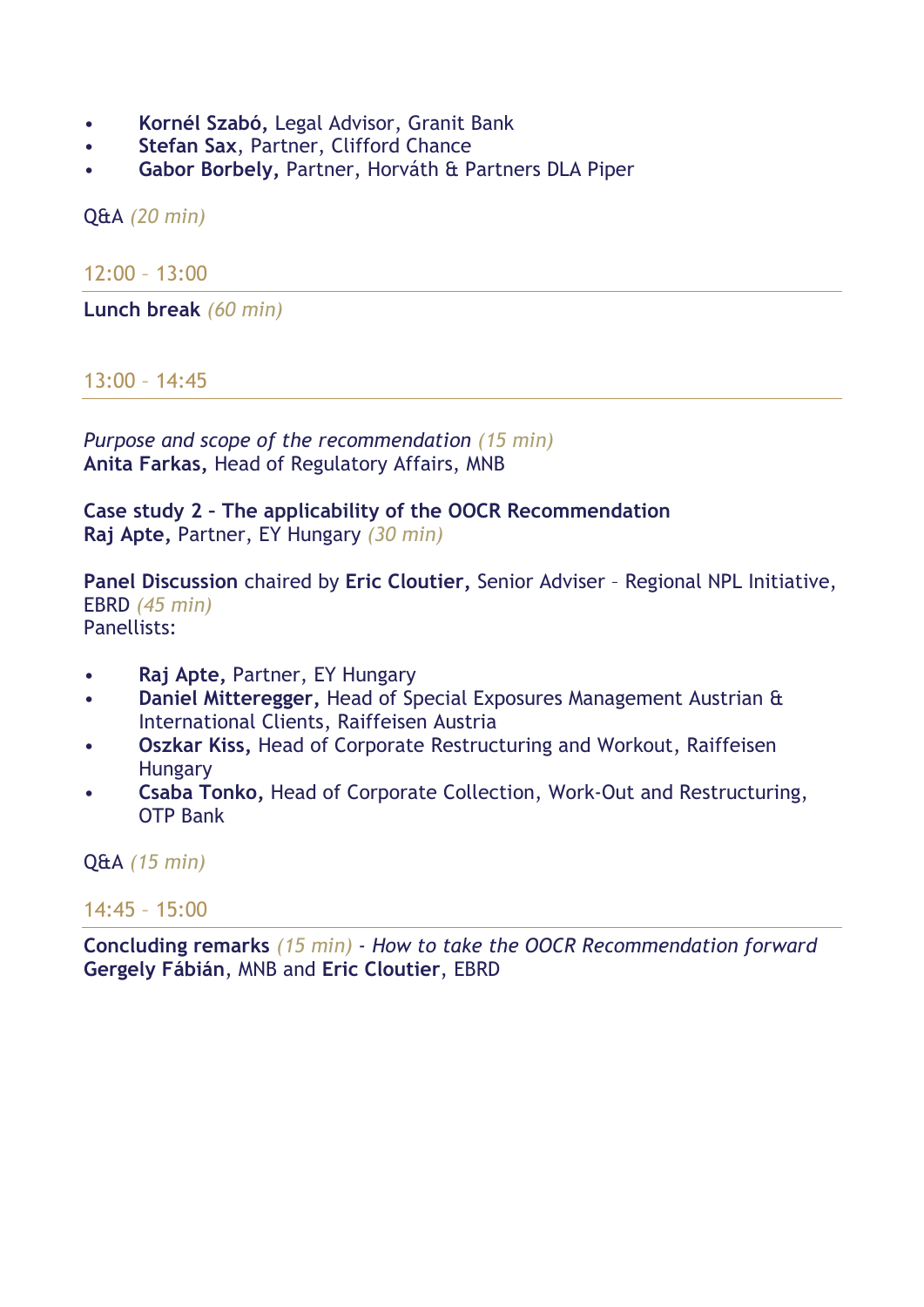# **GENERAL INFORMATION**

## VENUE OF THE MEETING

### **Magyar Nemzeti Bank**

Address: 1054 Budapest, Szabadság tér 8-9. Web address: [english.mnb.hu](file:///C:/Documents%20and%20Settings/Baloghs/Desktop/ECB-MNB%20joint%20conference/english.mnb.hu)



#### ARRIVAL IN BUDAPEST

The Budapest Ferenc Liszt International Airport is located approximately 25 km from the city centre and the hotel.

For further information see:<http://bud.hu/english> Central telephone number for information: +36 (1) 296-9696 [Flight information i](http://193.68.35.187/bp/eng/i_flightflightinfo_eng/)s available on +36 (1) 296-7000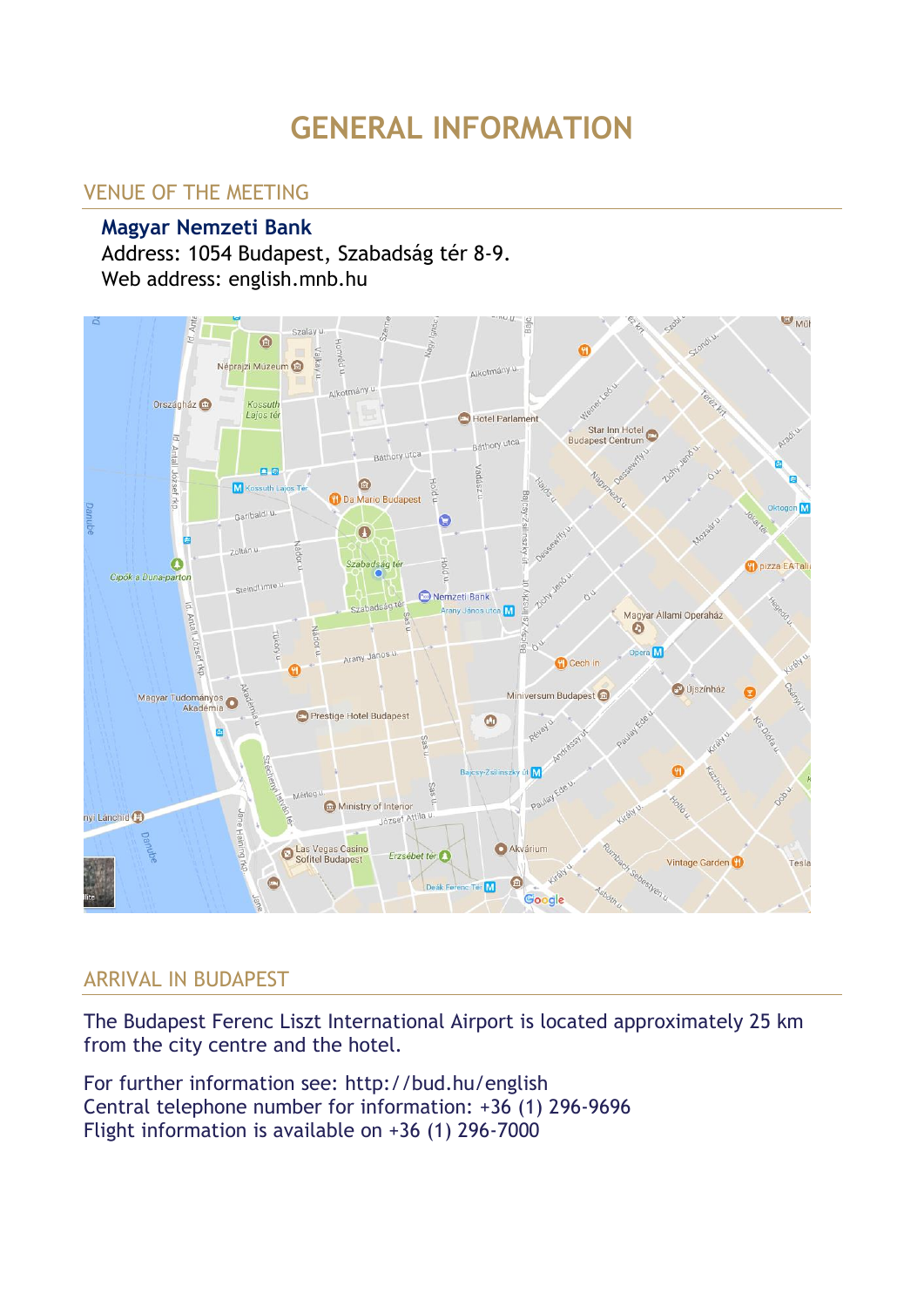#### MEANS OF TRANSPORTATION BETWEEN THE AIRPORT AND THE HOTEL

#### **Participants are responsible for their own transportation arrangements between:**

**the airport – and the hotel the hotel- the airport.** 

#### **Taxi**

If you would like to go into town by taxi, order one by phone or take one of the **Főtaxi's taxis** waiting outside the airport. Főtaxi is the official taxi company of Ferenc Liszt International Airport. They have a stand at both terminals (2A and 2B). They operate at a fixed tariff of 280 HUF/Km (0.95 EUR/Km) in addition to the oneoff basic fee of 450 HUF (1.50 EUR) and waiting fee. At the taxi stands you can find a map showing tariffs. The estimated travel time is 40 minutes, depending on traffic.

- **transfer fee: approx. HUF 7000 (**from airport to inner city)
- **phone: +36 (1) 2 222 222**

#### **Airport Minibus**

Airport Minibus is a kind of collective taxi with a boarding capacity of 8 to 10 passengers. The minibuses handle transfers from the airport to the passenger's accommodation back and forth and it's available 24 hours per day, every day of the year. Airport Minibus Desks can be found at both terminals. Tickets can be purchased at the arrival customs area or at the LRI Airport Passenger Service desk in the waiting area. You can pay by cash and credit card at the desks. You can order your minibus online too. The transfer from the airport to the hotel takes approximately 1 hour depending on traffic.

- **for further information see:** <http://www.airportshuttle.hu/en/> **(+36-1) 296 8555**
- **transfer fee: approx. 3000 Ft**

#### CREDIT CARDS

Major credit cards can be used to get cash from ATMs in banks and on the streets as well as to pay bills in hotels, restaurants and shops.

#### EXCHANGING MONEY

All visitors are advised to exchange currency only at accredited places. Do not take the risk of changing money on the street; it is both risky and illegal. The majority of banks have 24-hour ATM's some of which can also exchange foreign currency.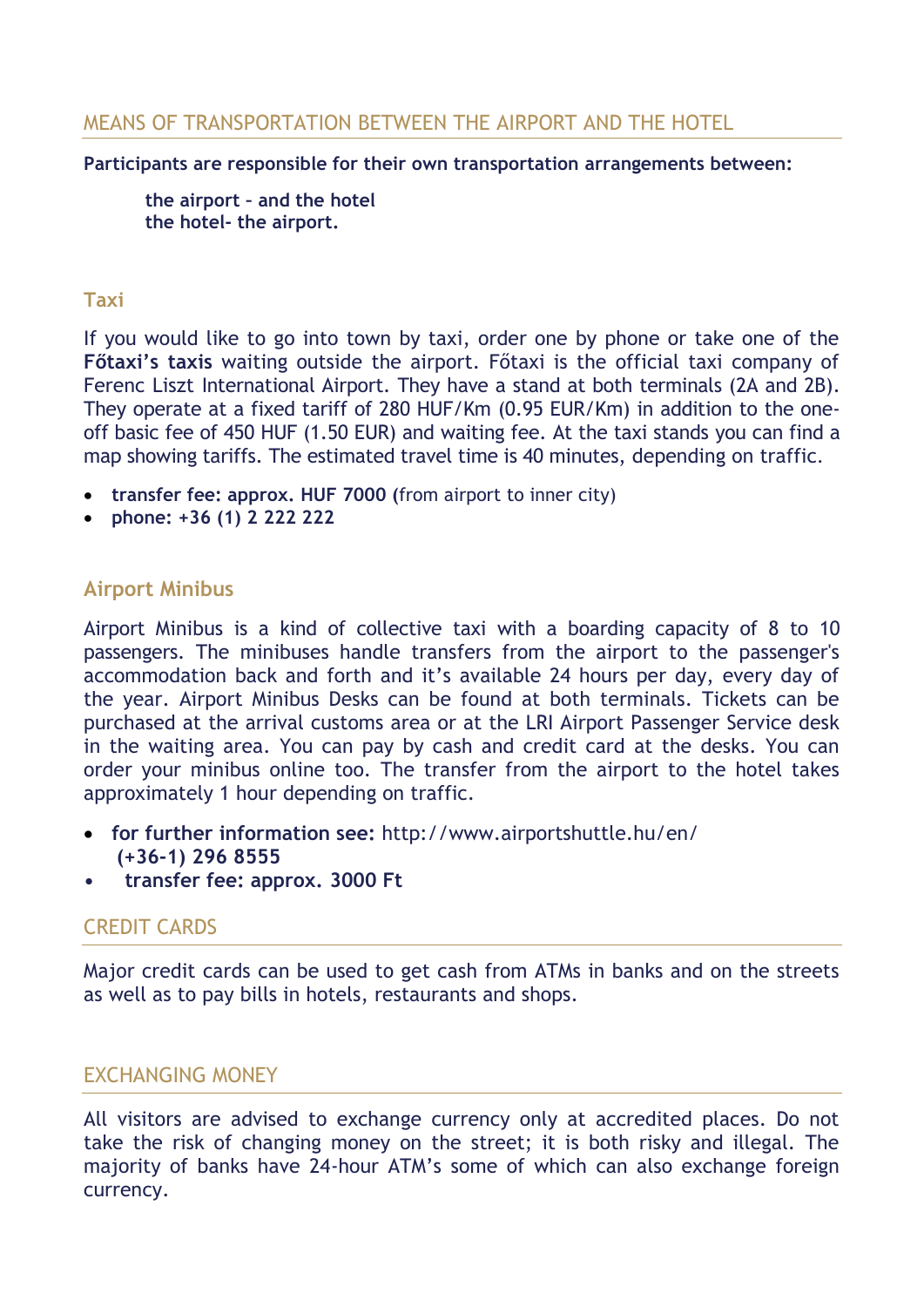Individual banks and travel agencies are free to set their own rates but they must be clearly displayed. Rates offered at *bureaux de change* in the city centre and near the main railway stations are generally better than those available in the banks, at the airport and in hotels. **The Hungarian currency is the forint.** There are coins to the value of 5, 10, 20, 50, 100 and 200 forints, and notes for 500, 1.000, 2.000, 5.000, 10.000 and 20.000 forints.

#### **ELECTRICITY**

Hungary's electricity network operates at 220/230 Volts and uses Schuko-type sockets that can perfectly house plugs that have two round prongs, but nothing else fits inside.

#### MEDICAL SERVICE

Delegates are advised to make appropriate arrangements for insurance to cover emergency medical, surgical or hospital expenses while in Hungary.

**In case of an emergency call:** 112

#### TIME ZONE

Budapest is on Central European time: GMT+1, Daylight Saving Time (Apr-Oct): GMT+2